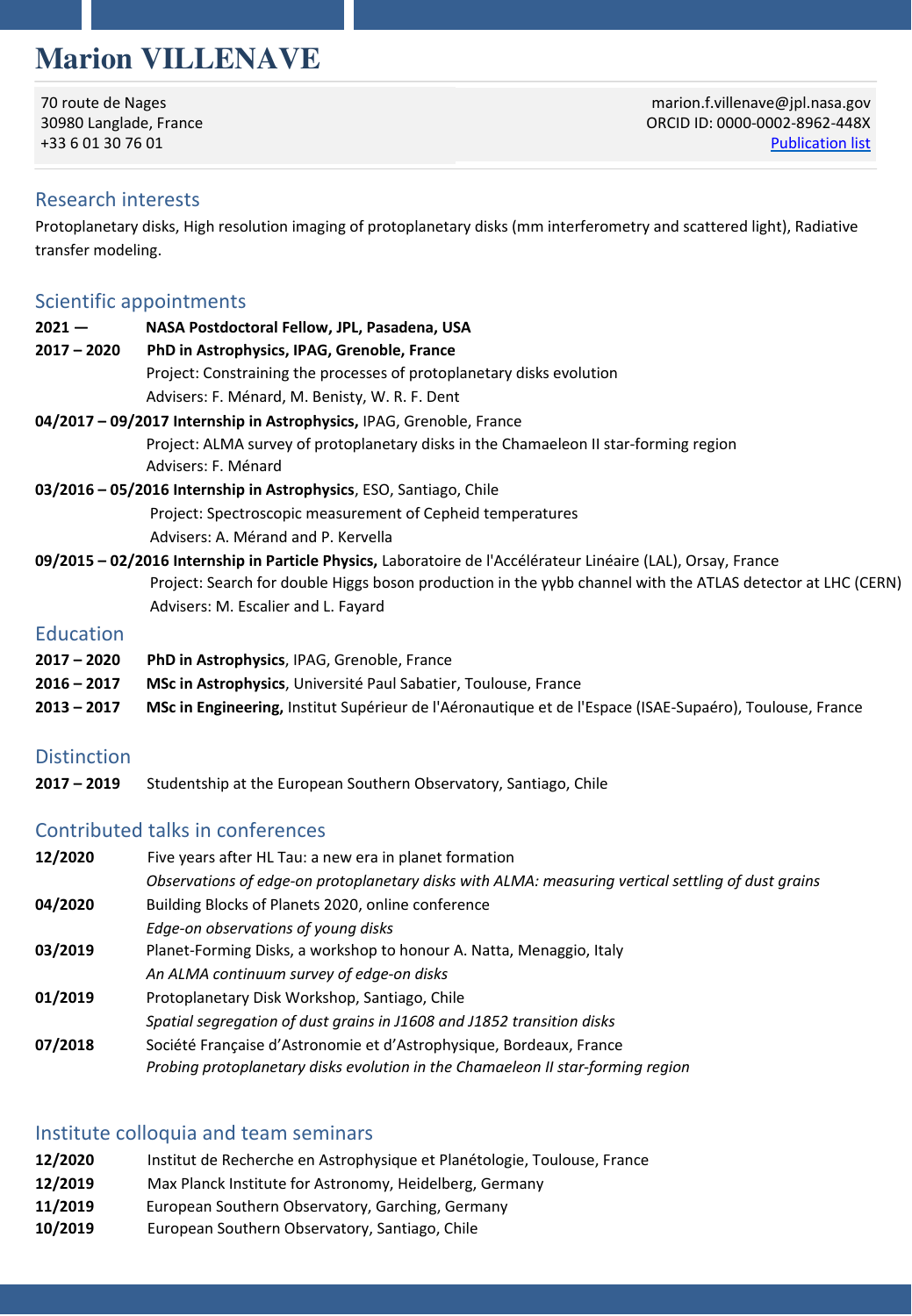# **Marion VILLENAVE**

70 route de Nages 30980 Langlade, France +33 6 01 30 76 01

marion.f.villenave@jpl.nasa.gov ORCID ID: 0000-0[002-8962-448X](https://ui.adsabs.harvard.edu/public-libraries/zAlVFwZgTVWGactDKqkd6w)  Publication list

#### Successful P.I. Proposals

| ALMA cycle 6: Probing an extreme case of dust settling in a protoplanetary disk. 4h, band 6 |            | Executed (A grade) |
|---------------------------------------------------------------------------------------------|------------|--------------------|
| ALMA cycle 5: The Edge-On disk of HH 30: How much flatter can it get?                       | 4h, band 6 | Executed (A grade) |

#### Community work

| 01/2019       | LOC of the <i>Protoplanetary Disk</i> Workshop at ESO Santiago |
|---------------|----------------------------------------------------------------|
| $2017 - 2019$ | Active organizer of science coffee talks at ESO (once a month) |

#### Observing experience

| 08/2018 | One week of observations at ALMA, Chile. Training with the night shift astronomer on duty. |
|---------|--------------------------------------------------------------------------------------------|
| 02/2018 | Two nights, visitor observations on VLT/SPHERE, Chile                                      |

#### Teaching and Outreach

| 2019          | Teaching assistant, solar system & exoplanets at Universidad de Chile (Prof L. Perez, BSc level) |
|---------------|--------------------------------------------------------------------------------------------------|
| $2018 - 2019$ | Presentations about ESO and basic astrophysics to general public                                 |
| 2015          | Academic support to high-school students in math, physics and chemistry                          |

## Programming and language skills

Programming in python ALMA data reduction using the CASA software Use of the radiative transfert code *mcfost* (Pinte et al. 2006, 2009) Langages: French (native), English (fluent), Spanish (good), German (basics)

### Additional interests

Mountain sports: paragliding, climbing and skiing Competitive synchronized swimming (9 years) Music: Flute (8 years) and Saxophone in a brass band (3 years)

#### References

Dr. Karl Stapelfeldt karl.r.stapelfeldt@jpl.nasa.gov Dr. François Ménard francois.menard@univ-grenoble-alpes.fr Dr. Myriam Benisty myriam.benisty@univ-grenoble-alpes.fr